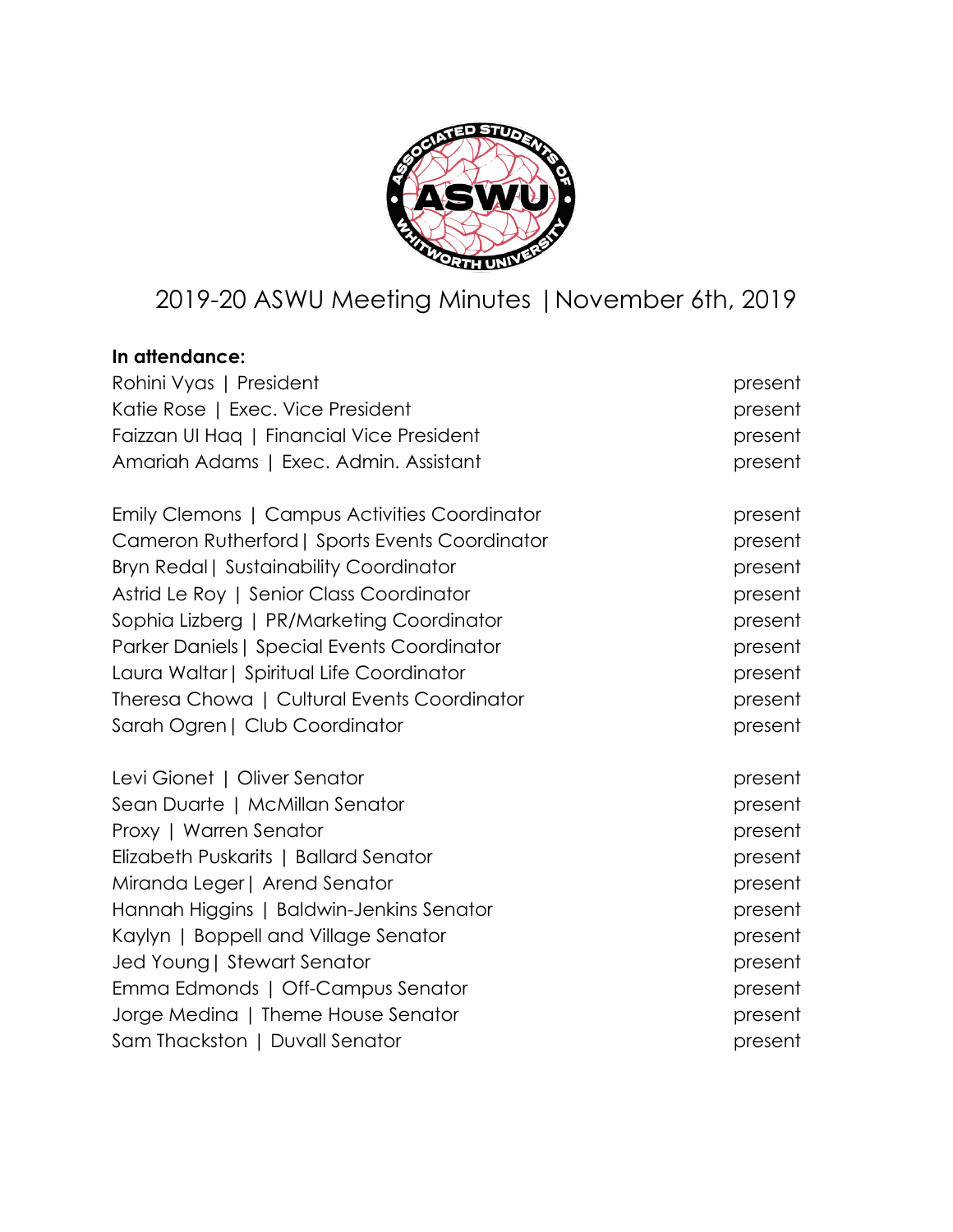| Ali Brandt   Off-Campus Representative           | present |
|--------------------------------------------------|---------|
| Behzad Barami   Off-Campus Representative        | present |
| Grace Fleming   Off-Campus Representative        | present |
| Grant Hill   Duvoliver Representative            | present |
| Timothy Leslie   Stew-B-Ville                    | present |
| Diana Diaz   Theme-Bop-End Representative        | present |
| Aeron Sugui   Warren Representative              | present |
| Aditi Beesani   Global Engagement Representative | present |
|                                                  |         |

Meeting brought to order at 5:00 PM in ASWU Chambers. Honored original caretakers of the land. Mission Statement read by Grant **Introductions** 

#### **Approval of Minutes**

Motion by Levi, seconded by Hannah in Favor 19 | opposed 0 | abstaining 0 Motion passes

#### **Club Coordinator Updates**

Sarah: I'm the club coordinator. Just doing updates.

#### **Teachers of Tomorrow**

Paige: we don't have specific club meeting times. NES November 13th at 4 in Robinson. Movie night November 11<sup>th</sup>. Fair force is doing a lecture November 19th Robinson 208. The best contact is our President. Her email is chning22@my...

 $\_$  , and the set of the set of the set of the set of the set of the set of the set of the set of the set of the set of the set of the set of the set of the set of the set of the set of the set of the set of the set of th

 $\_$  , and the set of the set of the set of the set of the set of the set of the set of the set of the set of the set of the set of the set of the set of the set of the set of the set of the set of the set of the set of th

#### **Catholic Fellowship**

Nicole: I'm the vice president. Our meetings are Tuesday 7:30-9 hub ABC. On Sundays we do a carpool to a 9 am mass. We're also doing a women's small group. Every other Friday we have fellowship Friday, next one is November 13th. Ecahll22@my.whit...

#### **Hawaiian Club**

Precious: Thanksgiving day at our club president's house: 714 E cascade place, at 5:30. Feel free to contact kdiamond22@my. We have no specific meeting times

Is that open to everybody?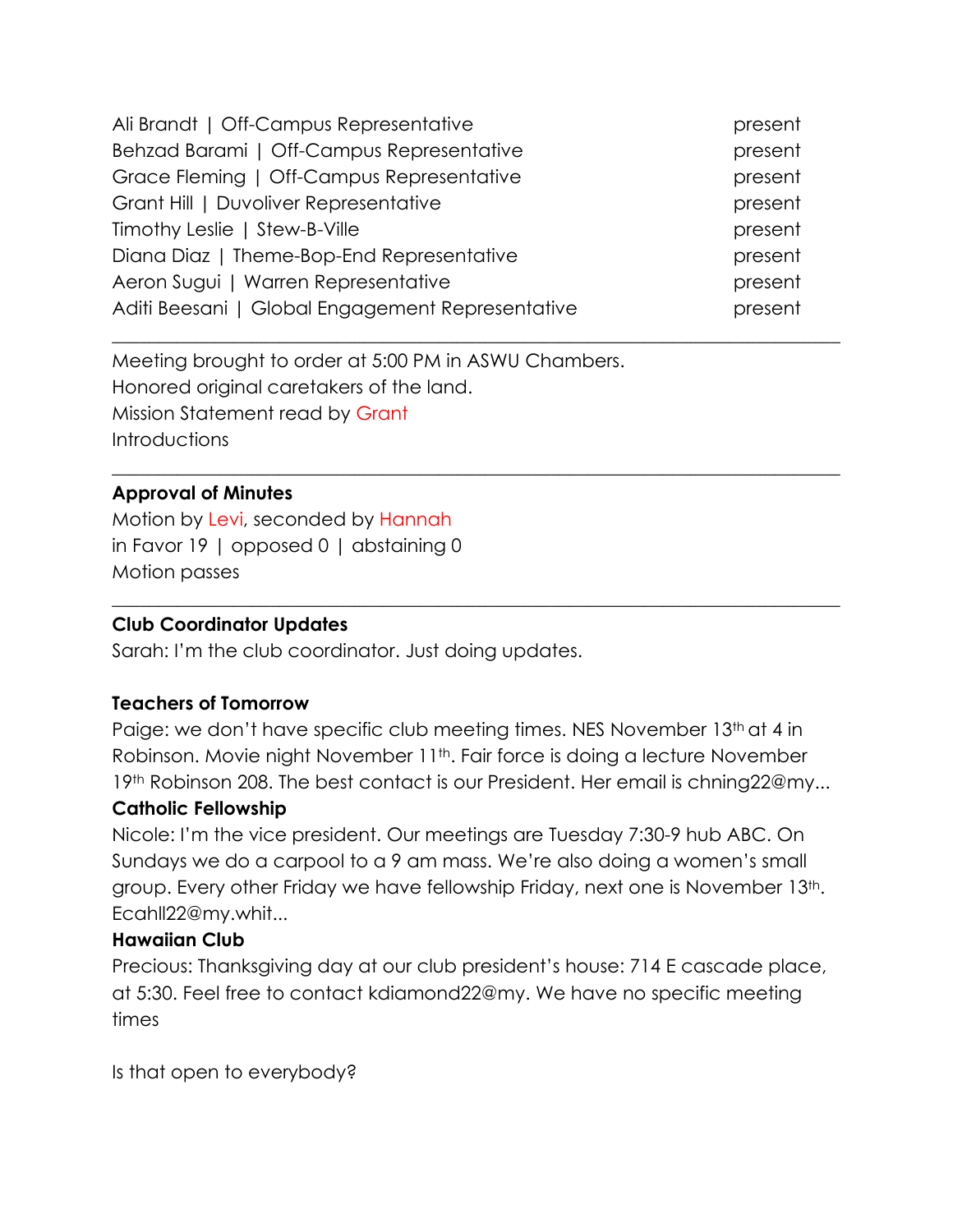Precious: yes

#### **FVP Updates**

Faizzan: Capital: \$19,125.58 Unallocated: \$ 19,010.56

The finance committee meeting November 17th at 2 pm. Please put it in the newsletter. We are having our cutoff date next week.

 $\_$  , and the set of the set of the set of the set of the set of the set of the set of the set of the set of the set of the set of the set of the set of the set of the set of the set of the set of the set of the set of th

 $\_$  , and the set of the set of the set of the set of the set of the set of the set of the set of the set of the set of the set of the set of the set of the set of the set of the set of the set of the set of the set of th

#### **EVP Updates**

Katie: I won't pass around visitor sign in sheets tonight since most our visitors already left. I do have a new stack of meal cards. Sweatshirts… I see BMac has theirs. During your reports, please give updates. Reps… service projects are required and you're supposed to do one each semester. Feel free to collaborate with senators to see if they have ideas. Operation Christmas child sent me an email and I can get you in contact with them if you'd like. Basically, Operation Christmas child is an event around the holiday season where you stuff shoe boxes with toys and hygiene stuff. You then send these boxes of joy out for Christmas. Student highlight is none other than Cameron. You did such a good job with Monday mania and that dunk was freaking great.

#### **President Updates**

Rohini: students of color conference was this weekend. I went to a social justice and the sounds & soul event they had. They were talking about how to be creative. The last one I went to was about rebuilding knowledge and what their idea of utopia was. Now I'm going to have Theresa and Faizzan talk about their experiences there too.

 $\_$  , and the set of the set of the set of the set of the set of the set of the set of the set of the set of the set of the set of the set of the set of the set of the set of the set of the set of the set of the set of th

Faizzan: we attended 3 workshops each. The first I went to was Abdul's late show. This guy basically started a talk show in college. He is from Iran and they didn't have the freedom of speech. He mentions how we take that right lightly in the US. We can say anything about anyone without lash back. He can use jokes and how the president of the college was known by his parking spot. He was talking about ways to communicate without hurting people's feeling. I also chose to be in the south Asian group with Rohini. First time sitting in a room with that group talking about upbringing and things that we get passed down to us. It was really interesting and really helpful for me. It's nice knowing that it's not just me who goes through things and I get to be here supporting others.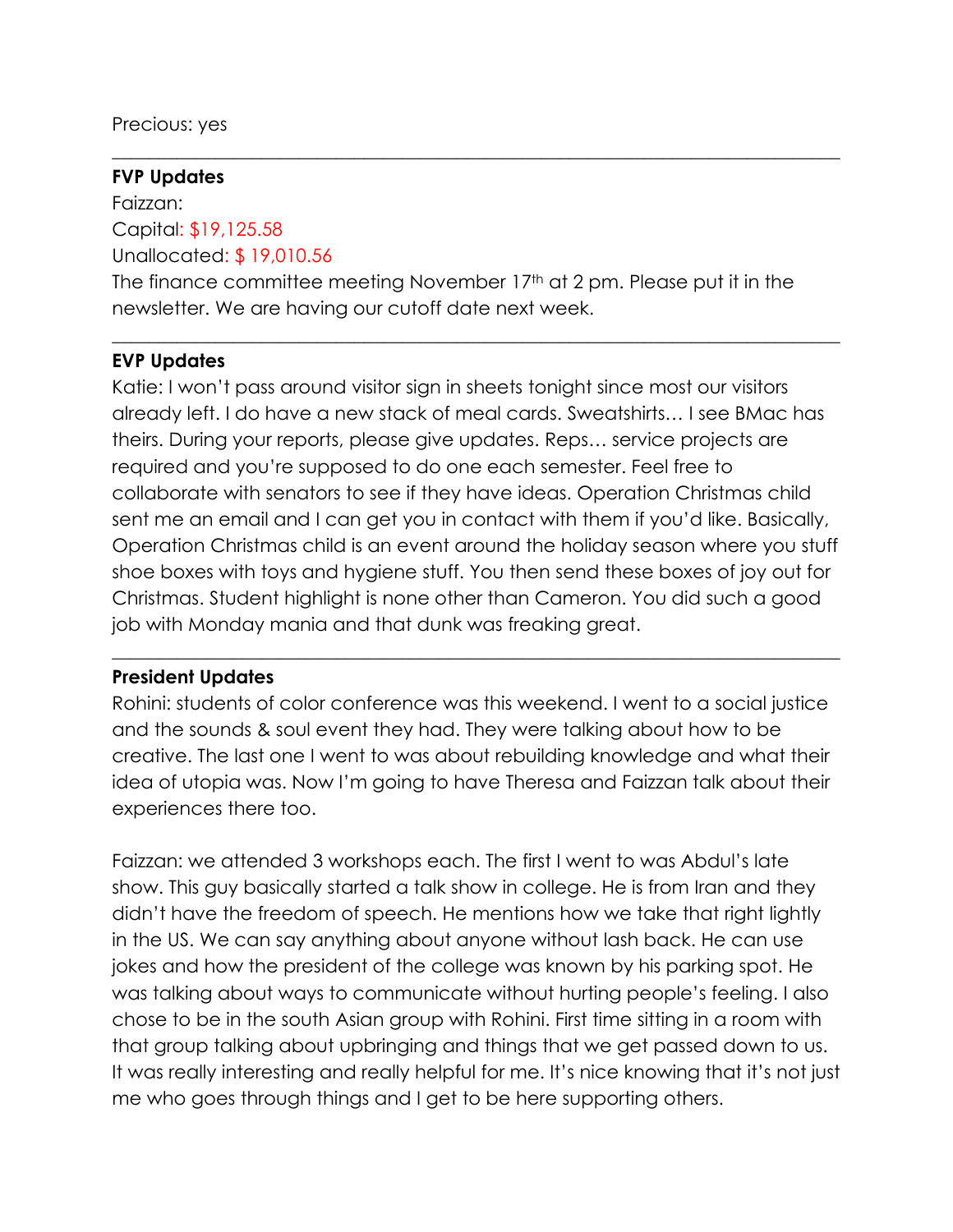Theresa: brief overview. It was at Whitman. They want to bring together students of color who attend white dominant schools. The workshop I went to was an Art and activism workshop. I presented on black feminism. Also, attending a workshop about a world without capitalism. I went to the black caucus. We have so many shared experiences. It was nice talking it all out

Rohini: Within the caucuses I realized how important it is to have spaces like that. It was interesting to have specific groups of people who understand gender roles and other specific things in your family dynamic

Theresa: Rohini and I were also discussing how to implement what we learned at the conference. We're wanting to do meetings with specific identity groups.

 $\_$  , and the set of the set of the set of the set of the set of the set of the set of the set of the set of the set of the set of the set of the set of the set of the set of the set of the set of the set of the set of th

# **Upcoming Events Harriet Tubman Movie Night**

Theresa: there is no more space for the movie night, don't tell people there is.

## **Unveiled**

Laura: it is this Saturday from 7-8:30 pm in the MPR. We are going to have donuts and tea so bring mugs.

## **Oliver Twist**

Levi: still next Friday. Still 8-11. Still in Oliver lobby. Be there or have a really good excuse to not be there. I also talked to corn about music

## **Boppell Coffee House**

Kaylyn: the plan is to do something a little different. Instead of just singing we'll allow them to share bible verses, poems, and other similar things. I'm also wanting to coordinate with the art department to show artwork from other students

Jorge: What day?

Kaylyn: November 23rd, not sure on time yet

Hannah: how are you getting artwork?

Kaylyn: I'm In contact with someone higher up to get a hold of that

Emma: is there a deadline to sing up?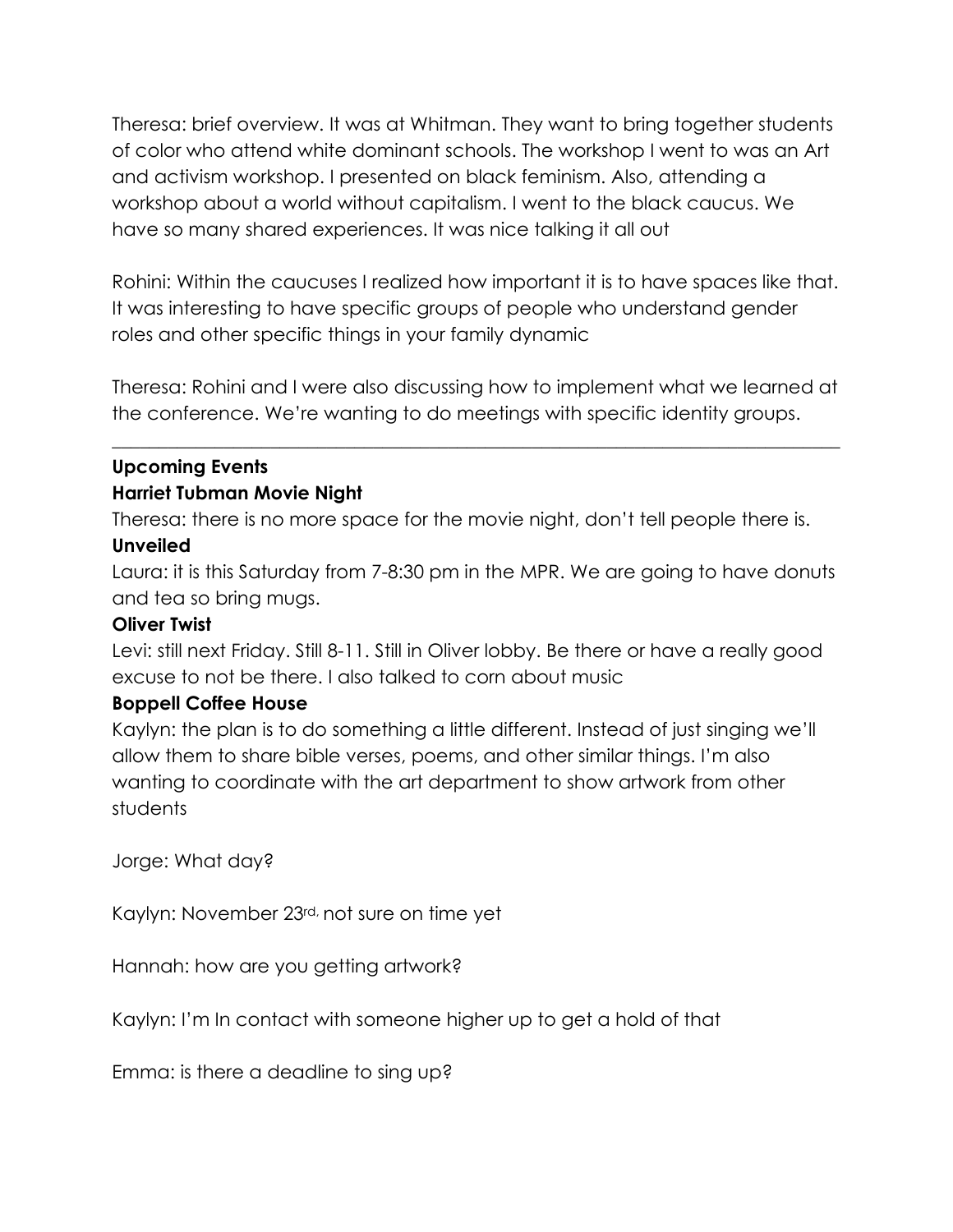Kaylyn: Not yet, but I'll want it to be at least a week before the event

# **Constituency Reports**

## **Off Campus**

Emma: core 350 policy papers are in swing. We had a lot of off campus show up to Monday mania, which was great

 $\_$  , and the set of the set of the set of the set of the set of the set of the set of the set of the set of the set of the set of the set of the set of the set of the set of the set of the set of the set of the set of th

## **Theme Houses**

Jorge: trick or treating event was this last weekend. lots showed up for lots of fun **Boppell and village**

Kaylyn: final voting for sweatshirt is closing this Monday. Order forms will be available for next Wednesday. New ping pong tables too. And an order for an air hockey

## **Arend**

Miranda: sweatshirts close on the 9<sup>th</sup>, because I extended it for 4 days. I've been bribing them with candy. I sent out our survey for deck the halls. Doing one movie this year. 10 out of 35 answered the survey saying they would be interested in helping out and being in it. Also, the beeping from fire alarm finally stopped, so me and my roommate can finally sleep. Props to one of my res for winning the 80's costume contest last night. Tonight, doing race primetime with an ra.

## **McMillan**

Sean: excited for our events. Leadership working group is excited for thanksgiving. Our sweatshirts are in and we have tons

## **Baldwin-Jenkins**

Hannah: overall, a resilient building. People are going through break ups and hard tests. Sweatshirts ordered before November 9<sup>th</sup>. Accidentally put wrong place in the newsletter for them to get the sweatshirts. Working on another event for the end of this month

## **Warren**

Proxy: great, Daniella is doing signups for sweatshirts right now, which are closing on Sunday

## **Oliver**

Levi: I am giving myself an ultimatum. Order forms for the sweatshirts will be up this Saturday.

Emma: else what?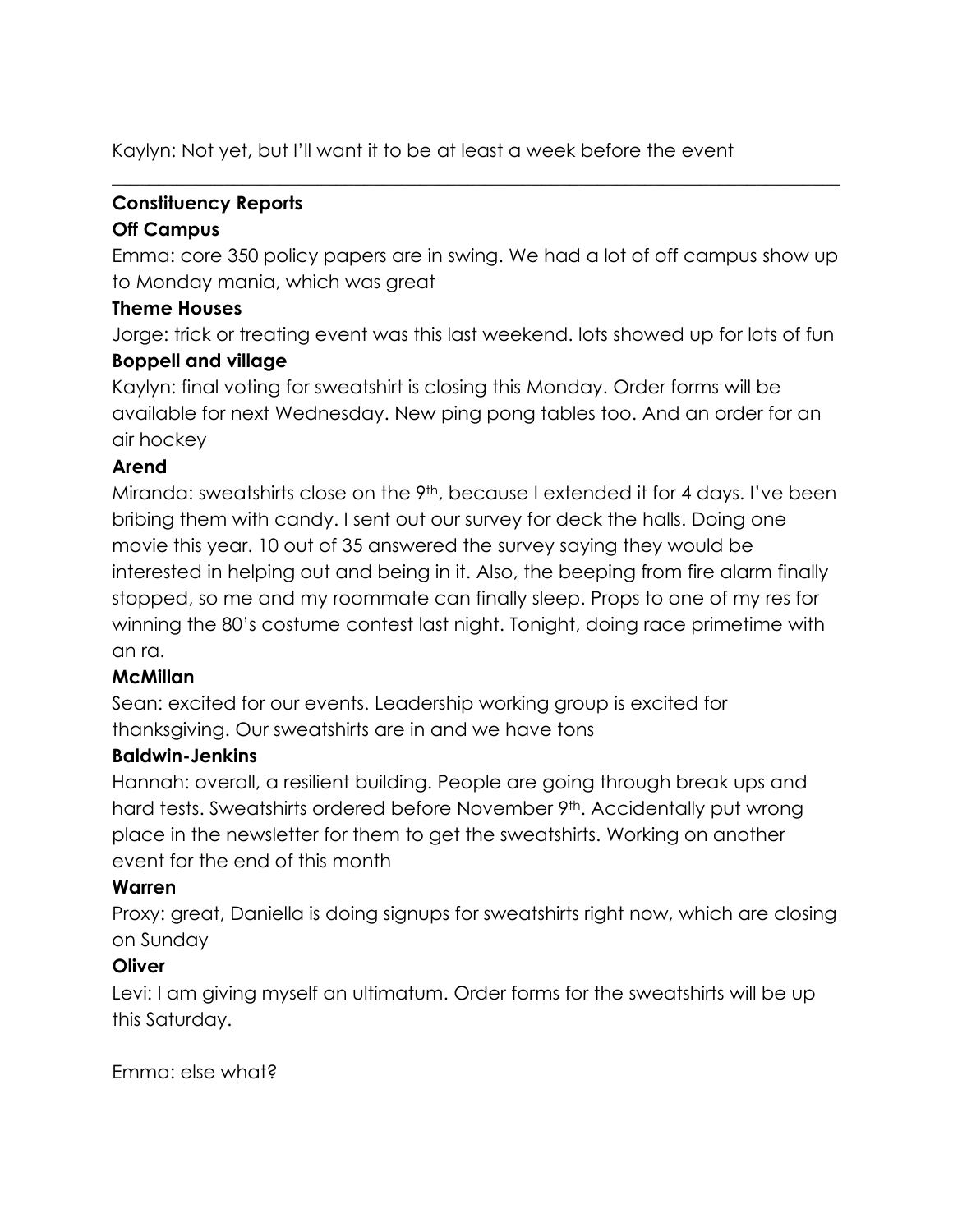Levi: I'll have to break up with myself. It's me or the sweatshirts

# **Ballard**

Liz: just got our BMac sweatshirts. Two upcoming events, MGpot and thanksgiving

# **Global Engagement Representative**

Aditi: we had more than 50 people there and danced for 3 hours, there was good food too

# **Duval**

Sam: residents are a little down because of the shorter days and darkness. Sweatshirts I'm hoping to send out a poll this week. I'm a little behind, but we'll get there.

## **Stewart**

Jed: going well, sweatshirts I wasn't giving a lot of instruction of what to do, so Katie is helping me out. I will meet with the winning designer. We're doing pretty well all and all

 $\_$  , and the set of the set of the set of the set of the set of the set of the set of the set of the set of the set of the set of the set of the set of the set of the set of the set of the set of the set of the set of th

# **Campus Vibes**

Liz: Cameron did a great job. A lot complained about not getting a long sleeve shirt. Some people stampeded and overtook those who waited an hour and didn't get one.

Hannah: concert in the MPR

Laura: at the same time as Boppell coffee house. BSU doing an event 8-10 on the 23<sup>rd</sup> and I'm so encouraged by their community. They're signing some words on a poster for a church in Spokane who had some hate stuff on their lawn. I encourage anyone to go. Cultural events are really important for us to go to

International festival was on November 22<sup>nd</sup>. We still don't have any one to carry us flag yet

Jason: this weekend is veterans' day weekend. Saturday 12:30 last stay at home game, where there will be a black cop helicopter. There's going to be a coining ceremony and a large flag. It's also the senior day for our football team. Saturday night Johnny McGuire will be here. Open to all students. Monday 12:30 Veterans Memorial. Cathy McMorris Rodgers, and whitworth vets will be speaking at this as well. Also, they're doing a fly over at the football game.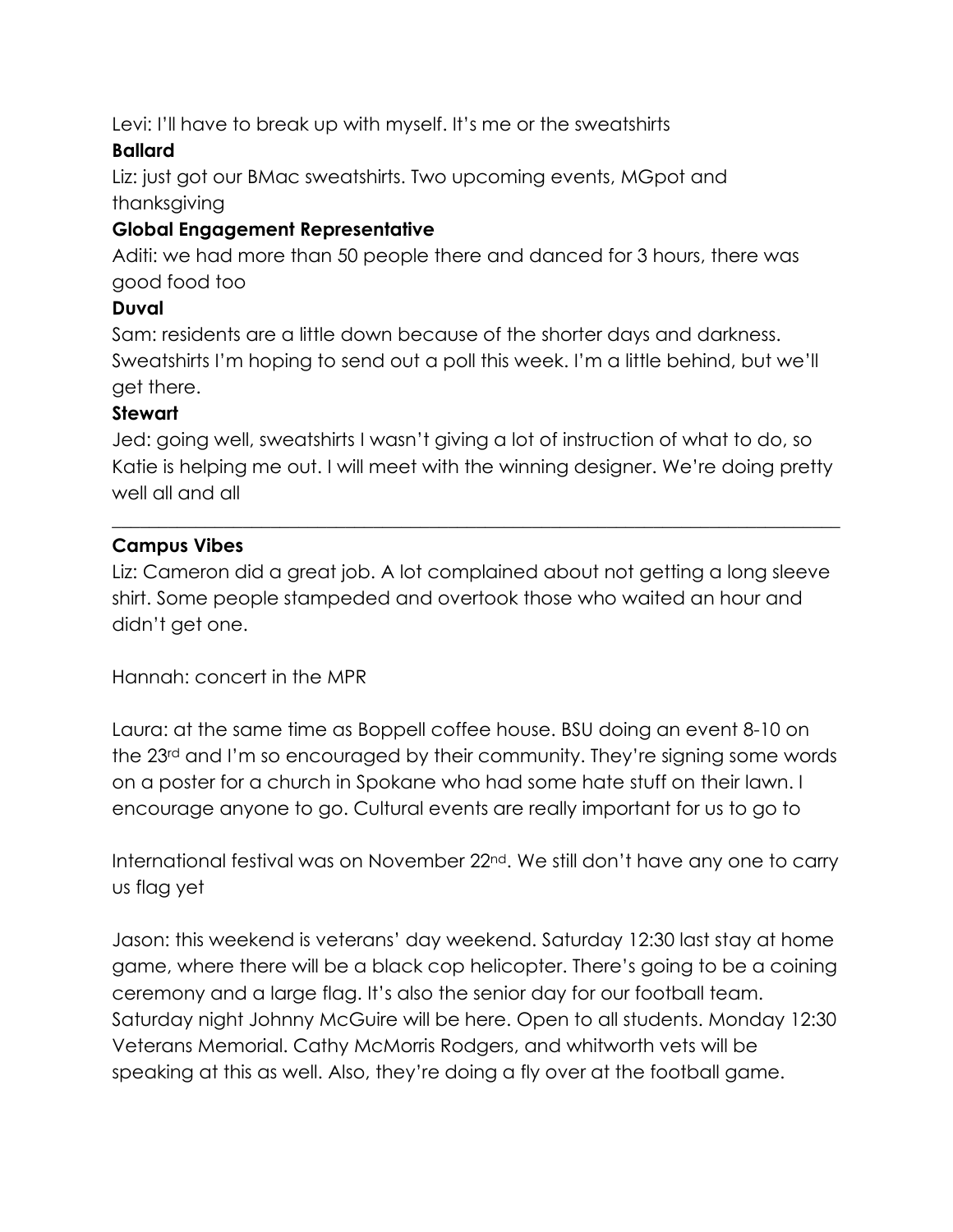Friday in ISC first generation college day

Cam: Saturday programming competition will be happening; it'll be six hours. The computers will be wiped in the lab. So it's all very official

Jason: URec is doing winter carnival this weekend. 6 clubs will be there too. Lots of chances to win prizes

Bryn: lecture hall in EJ there is a ski and snow board film night with URec too

Abdul: apparently there are not receiving emails of the Wi-Fi issues

Levi: I heard there's a planned update in December

Abdul: It's not with the Wi-Fi, it's just updating the network

Hannah: my RD sent out an email to not be worried, so this is concerning

Laura: David Albeit is here producing music. We will see him tomorrow. Tonight, there's a movie showing at 7:30 pm in RDT. He's lecturing in the chapel as well. Really down to earth and has lots of neat experiences. Overall cool guy

 $\_$  , and the set of the set of the set of the set of the set of the set of the set of the set of the set of the set of the set of the set of the set of the set of the set of the set of the set of the set of the set of th

#### **Shout outs**

Jed: one of my constituents complained she got injured at mac haunted house and was wandering about getting a refund.

Sean: probably not possible, since warren dance was also included in the fee

Katie: why does she want a refund on this?

Tim: we were doing office hours and she started talking about an RA jokingly suggested a refund for the \$3. Then she said, "actually yeah".

Sean: technically haunted house was only \$1 worth of the fee

James \*out of irritation hands over \$1\*

Jed: oh thanks